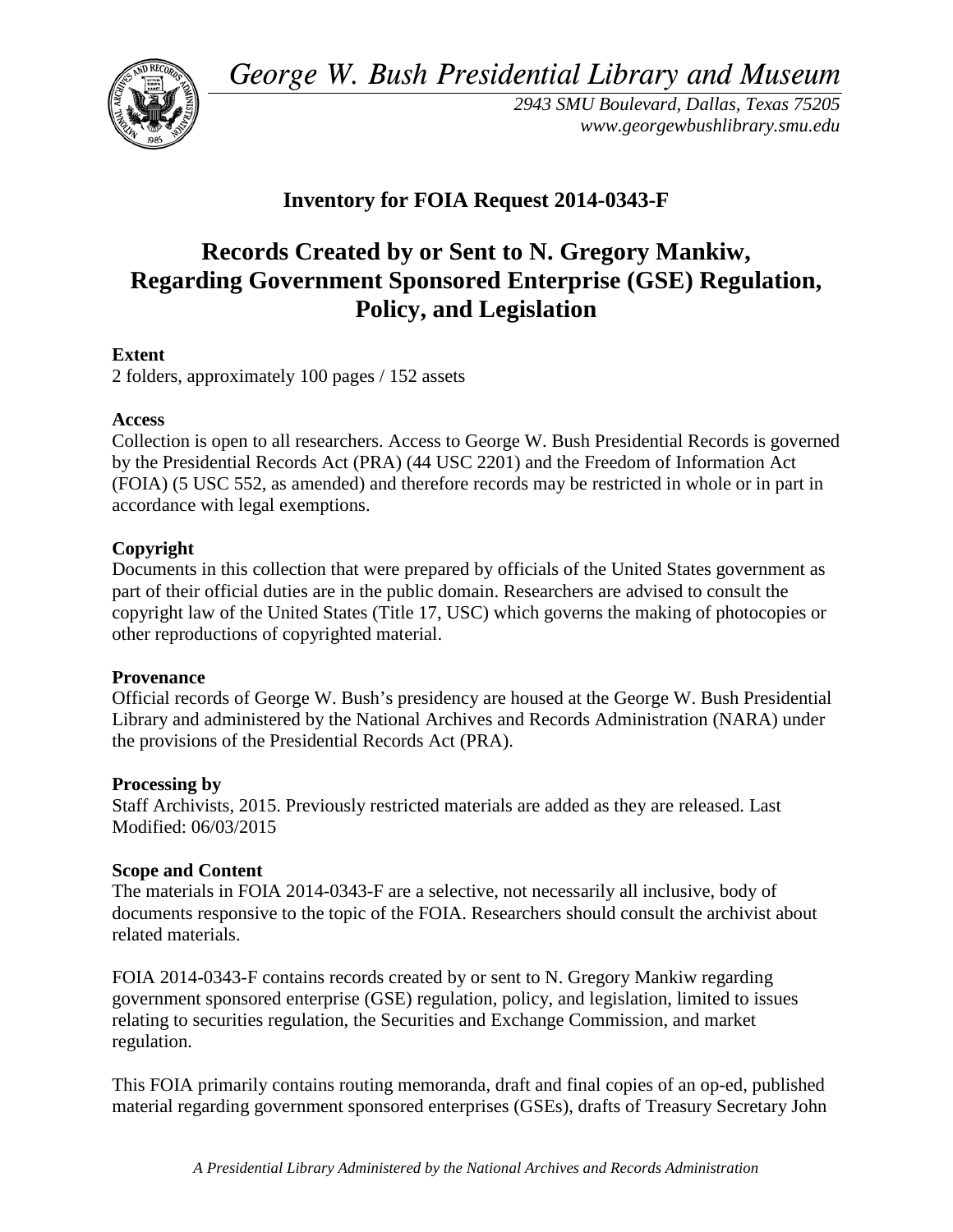W. Snow's testimony before the House Financial Services Committee, and a statement and remarks given by Franklin D. Raines, Chairman and CEO of Fannie Mae.

#### **System of Arrangement**

The materials in FOIA 2014-0343-F are a systematic body of documents responsive to the topic of the FOIA. Researchers should consult an archivist about related materials.

Documents responsive to this FOIA were found in these collection areas – White House Office of Records Management (WHORM) Subject Files, Staff Member Office Files, and George W. Bush Presidential Electronic Records.

Staff Member Office Files are maintained at the folder level by staff members within their individual offices and document all levels of administration activity.

Staff Member Office Files are processed at the folder level, that is, individual documents are not selected and removed from a folder for processing. While this method maintains folder integrity, it frequently results in the incidental processing of documents that are not wholly responsive to the subject area.

WHORM Subject Files are processed at the document level.

The WHORM Subject File compiled by the White House Office of Records Management is comprised of a series of documents assigned a letter/number combination and filed in a subject category. A complete listing of the subject categories including a detailed description of each category is available in our research room and on our website at www.georgewbushlibrary.smu.edu

The Executive Office of the President (EOP) instance of the Electronic Records Archive (ERA) contains electronic records created or received by President George W. Bush. These records are stored in Search and Access Sets (SAS) that represent their originating computer program, such as Exchange Email or the Worker and Visitor Entry System (WAVES). In addition to records captured from the White House's electronic systems, EOP-ERA also contains records from the home and shared drives used by White House staff.

The following is a list of documents and folders processed in response to FOIA 2014-0343-F:

#### **Records Management, White House Office of**

Subject Files – FI005-002 (Housing Loans)

611490

#### **Staff Member Office Files**

Council of Economic Advisers (CEA)

Mankiw, N. Gregory (Greg) – Subject Files

GSE's (Government Sponsored Enterprises)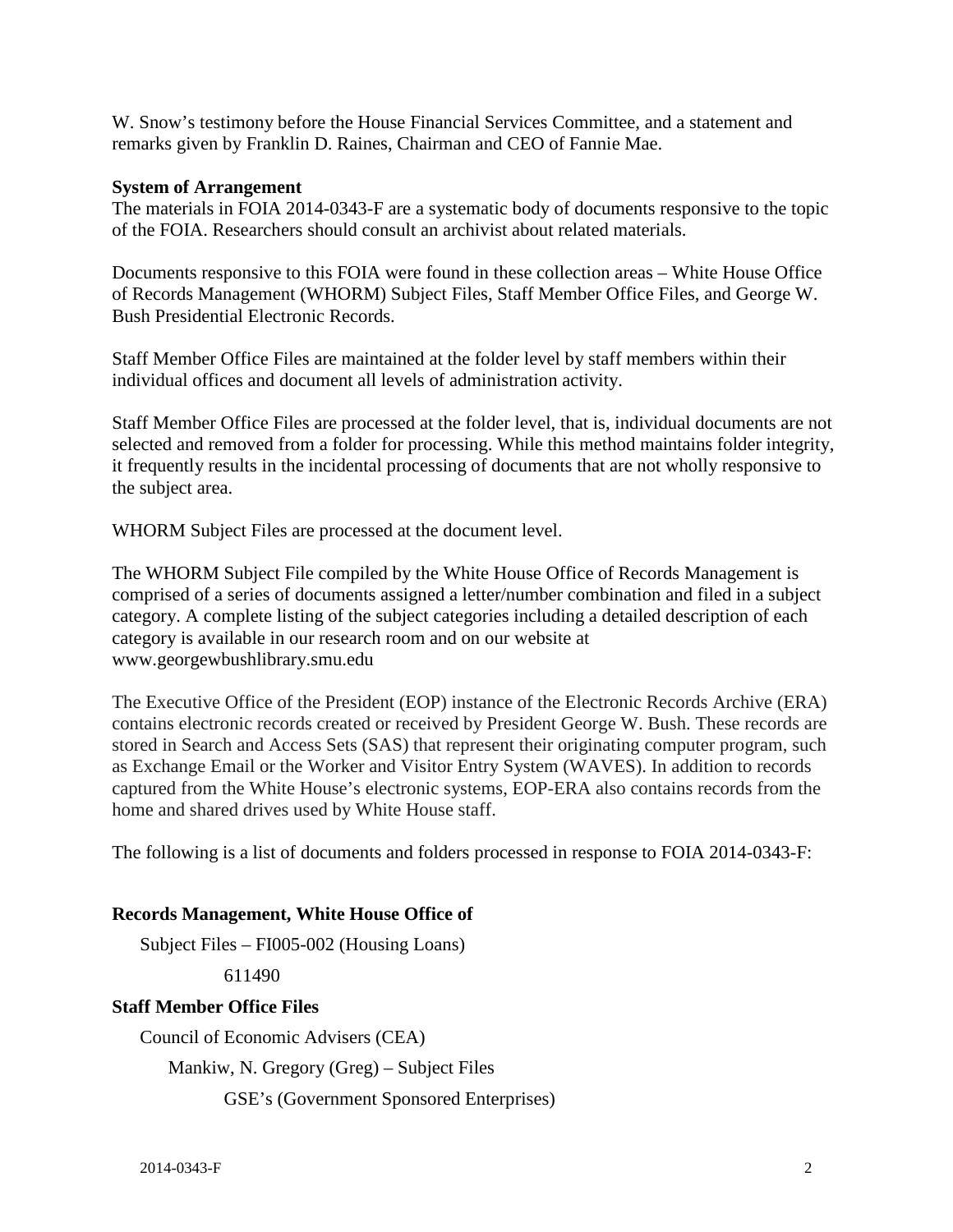# The records included here are George W. Bush presidential records reproduced from holdings of the National Archives and **Records Administration.**

| <b>PATH</b>                                                                                         | <b>FILENAME</b>                      | <b>RELEASABILITY</b> | WITHDRAWAL<br><b>SHEET</b> | <b>REDACTED</b><br><b>VERSION</b> |
|-----------------------------------------------------------------------------------------------------|--------------------------------------|----------------------|----------------------------|-----------------------------------|
| /43Bush/P_resto_Exch/21_days<br>/CEA/CEA20040208.pst.adaptations<br>/CEA20040208/1_All Messages/    | 7b69b249a97cf0c694fdc18aa512e9c1.eml | Withheld In Part     |                            |                                   |
| /43Bush/P_resto_Exch/21_days<br>/CEA/CEA20040208.pst.adaptations<br>/CEA20040208/1_All Messages/    | 343de0f67cd471f39d47e6dbfae344ca.eml | Withheld In Part     |                            | Ŧ                                 |
| $/43$ Bush/P resto Exch/21 days<br>/CEA/CEA20040208.pst.adaptations<br>/CEA20040208/1_All Messages/ | 81b46e5c749e47c7f985dc866310ce85.eml | Withheld In Part     |                            | Ŧ                                 |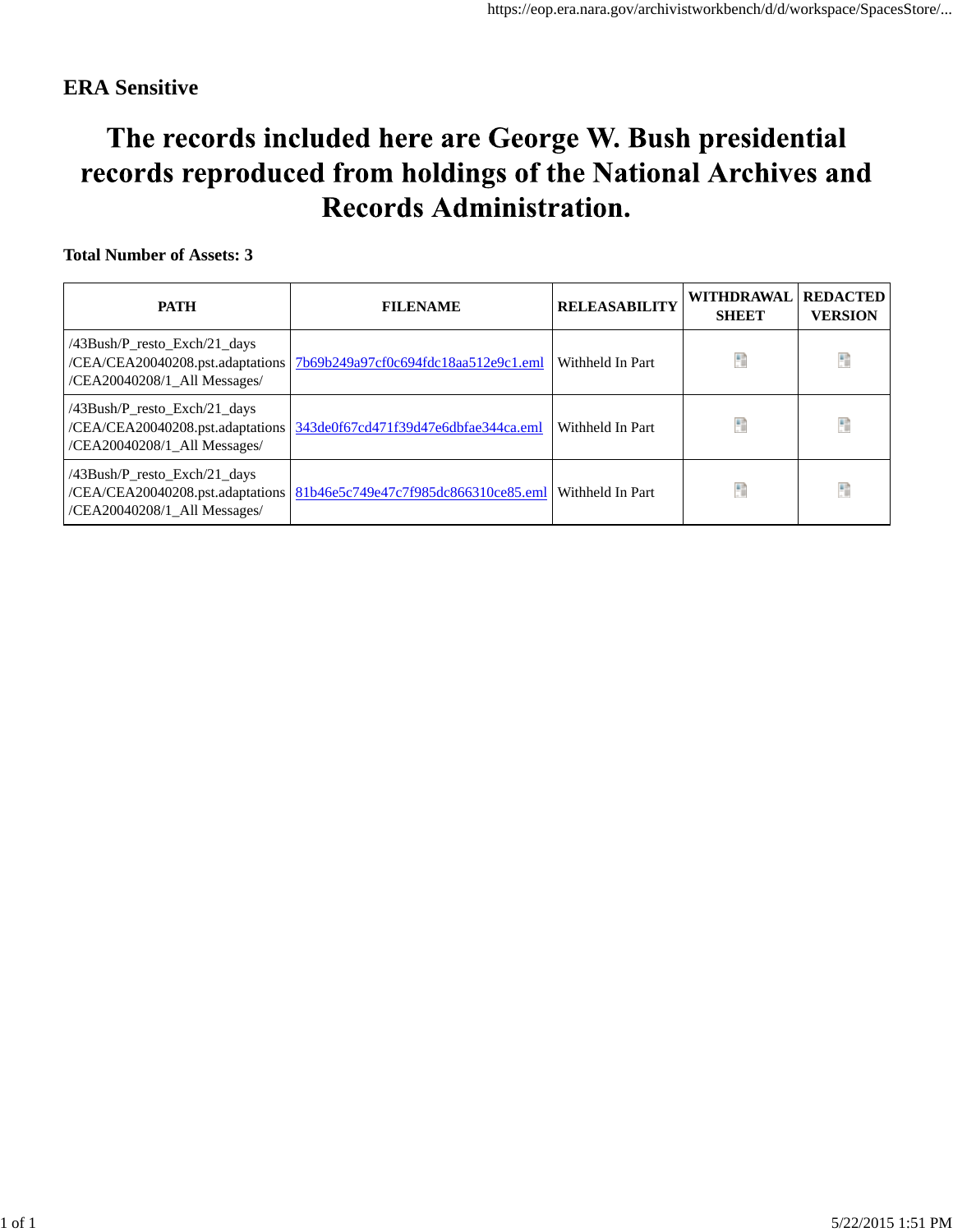# The records included here are George W. Bush presidential records reproduced from holdings of the National Archives and **Records Administration.**

| <b>PATH</b>                                                       | <b>FILENAME</b>                                                                       | <b>RELEASABILITY</b> | WITHDRAWAL REDACTED<br><b>SHEET</b> | <b>VERSION</b> |
|-------------------------------------------------------------------|---------------------------------------------------------------------------------------|----------------------|-------------------------------------|----------------|
| $/43Bush/P$ resto Exch $/21$ days<br>/CEA20031217/1_All Messages/ | /CEA/CEA20031217.pst.adaptations 63bf540aaa619f61e0810c601f2ac09f.eml Release In Full |                      | N/A                                 | N/A            |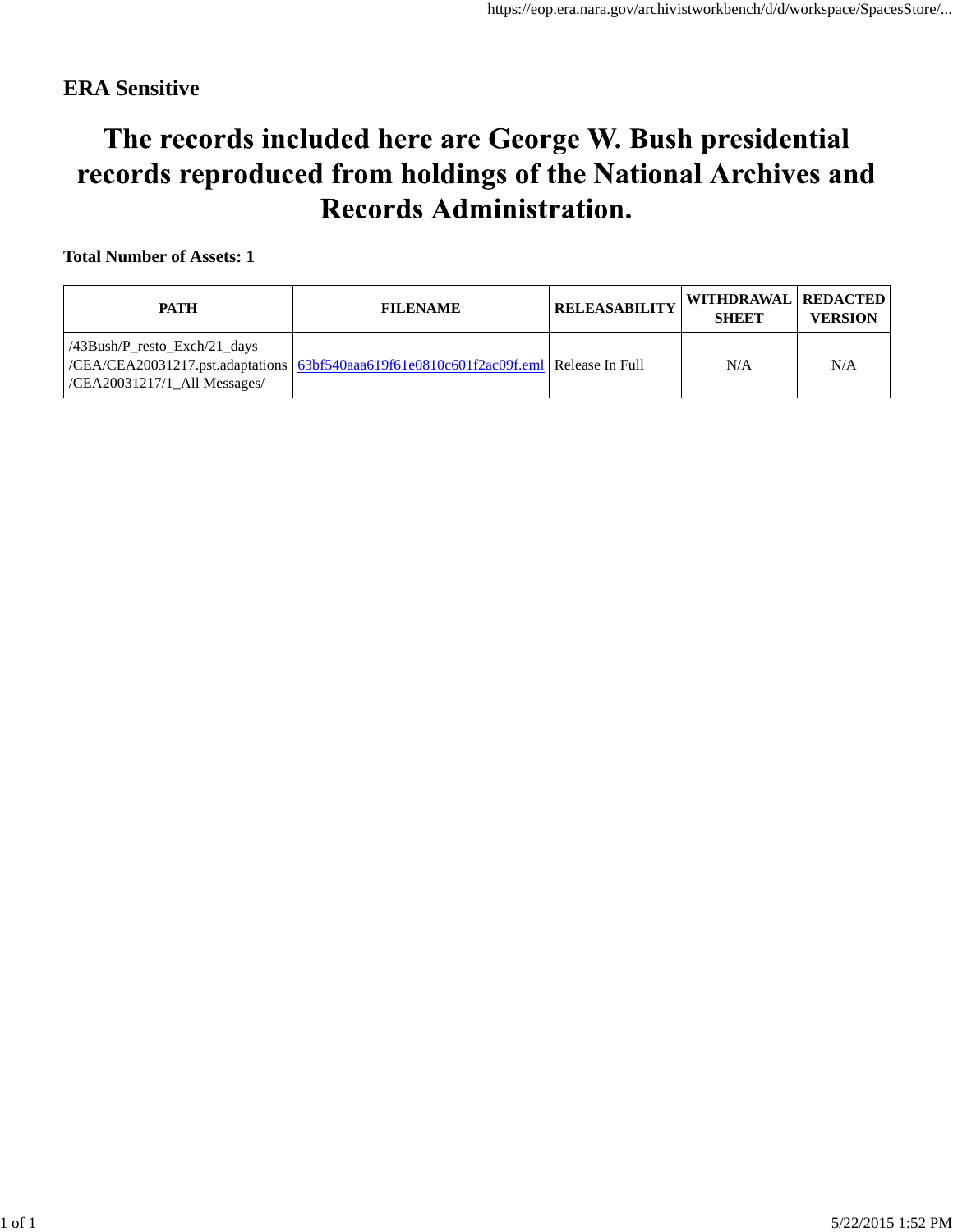# The records included here are George W. Bush presidential records reproduced from holdings of the National Archives and **Records Administration.**

| <b>PATH</b>                                                               | <b>FILENAME</b>                                                                        | <b>RELEASABILITY</b> | WITHDRAWAL REDACTED<br><b>SHEET</b> | <b>VERSION</b> |
|---------------------------------------------------------------------------|----------------------------------------------------------------------------------------|----------------------|-------------------------------------|----------------|
| $/43Bush/P$ resto Exch $/33$ days<br>$\vert$ /CEA20040206/1 All Messages/ | CEA/CEA20040206.pst.adaptations   b0233d3b1aae35492eedc6ca90eadab7.eml Release In Full |                      | N/A                                 | N/A            |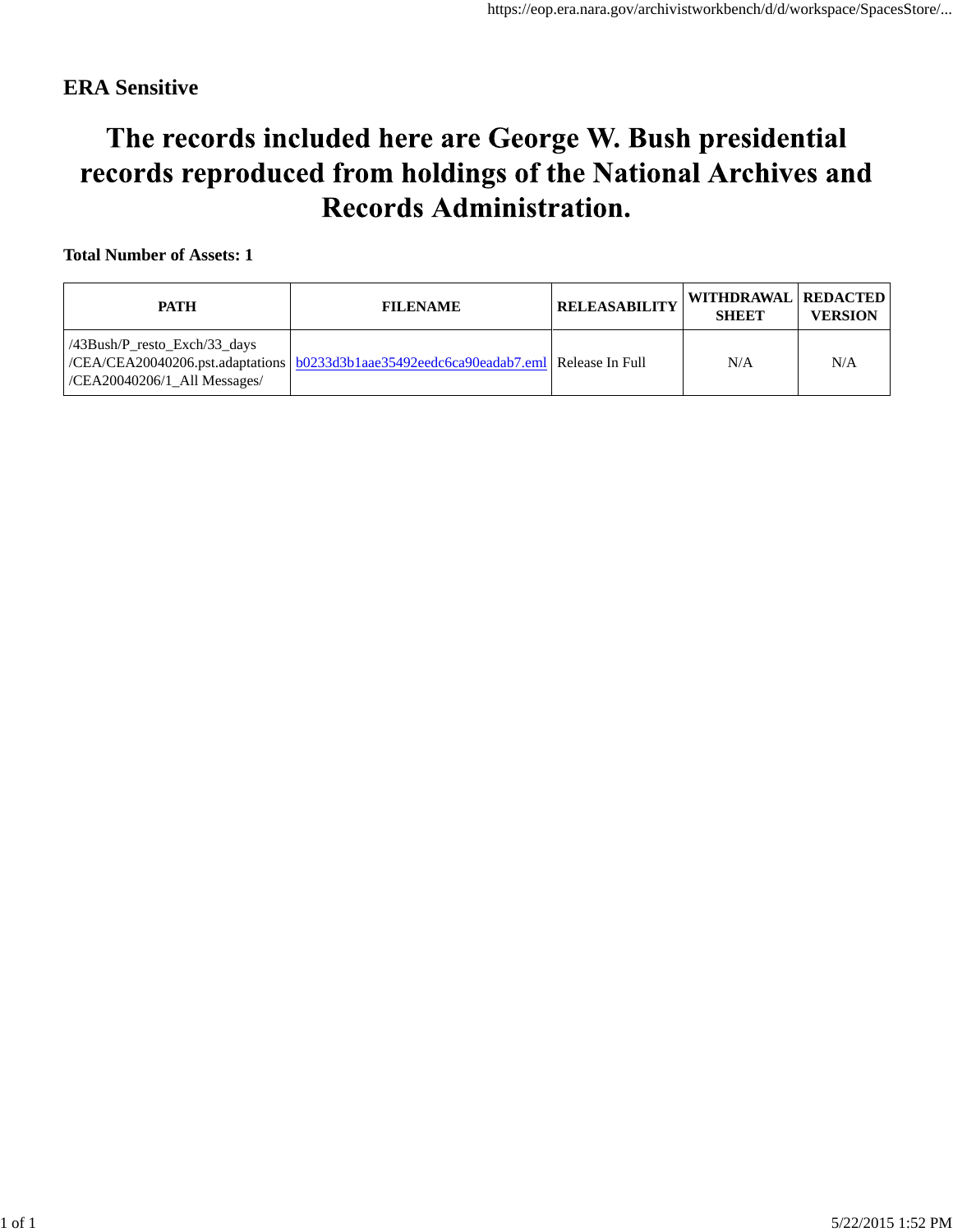# The records included here are George W. Bush presidential records reproduced from holdings of the National Archives and **Records Administration.**

| <b>PATH</b>                                                                                      | <b>FILENAME</b>                      | <b>RELEASABILITY</b> | <b>WITHDRAWAL</b><br><b>SHEET</b> | <b>REDACTED</b><br><b>VERSION</b> |
|--------------------------------------------------------------------------------------------------|--------------------------------------|----------------------|-----------------------------------|-----------------------------------|
| /43Bush/P_resto_Exch/33_days<br>/CEA/CEA20031218.pst.adaptations<br>/CEA20031218/1_All Messages/ | 7d121246b35313bc58c156a6895786ea.eml | Withheld In Full     | Ħ                                 | N/A                               |
| /43Bush/P_resto_Exch/33_days<br>/CEA/CEA20040206.pst.adaptations<br>/CEA20040206/1_All Messages/ | 572b5385a5853f70674fcab235bdab72.eml | Release In Full      | N/A                               | N/A                               |
| /43Bush/P_resto_Exch/33_days<br>/CEA/CEA20040209.pst.adaptations<br>/CEA20040209/1_All Messages/ | ac684a97cb2f6d2eacb34d7687d37a3e.eml | Withheld In Full     | Ħ                                 | N/A                               |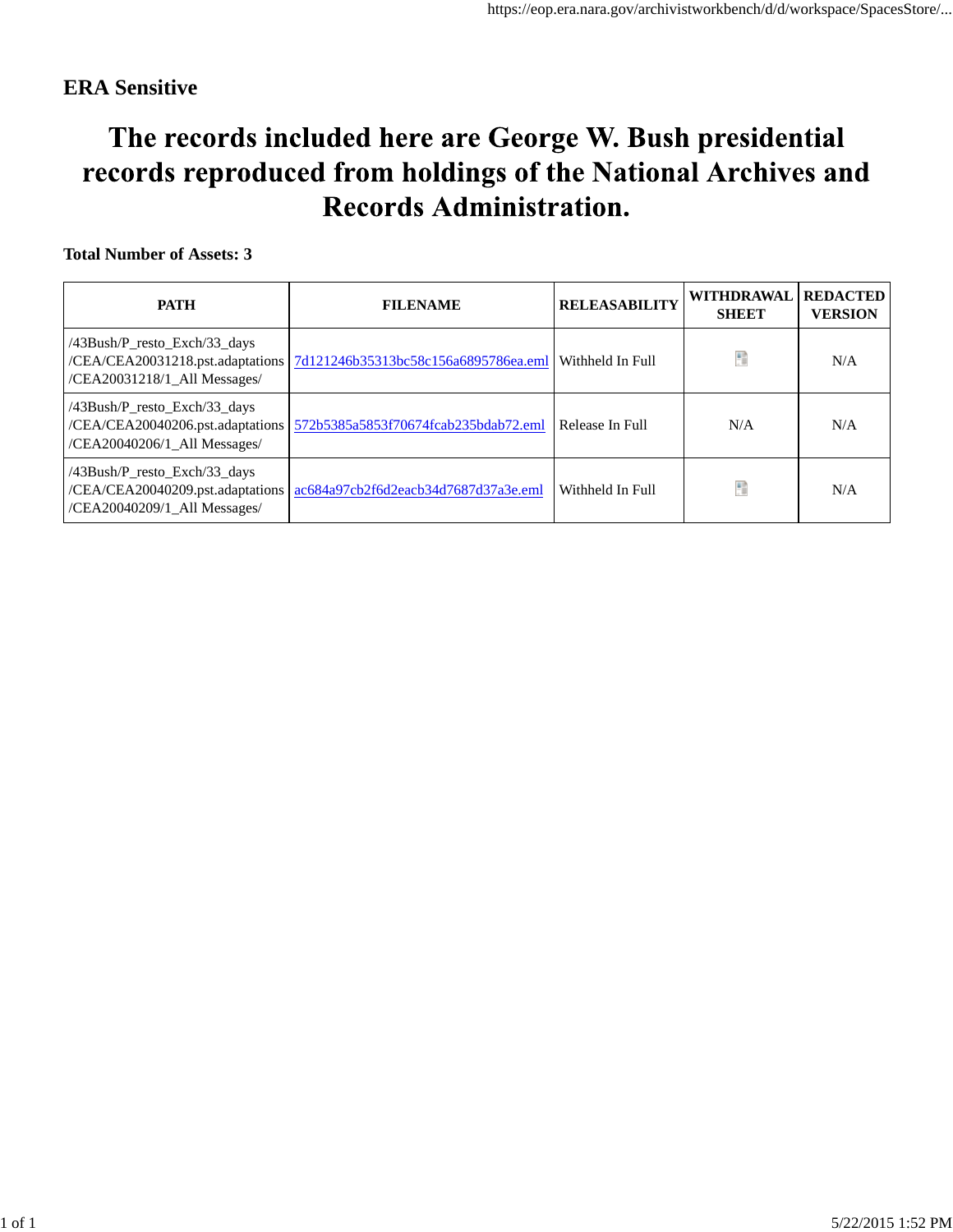# The records included here are George W. Bush presidential records reproduced from holdings of the National Archives and Records Administration.

| <b>PATH</b>                                                             | <b>FILENAME</b>                           | <b>RELEASABILITY</b> | WITHDRAWAL REDACTED<br><b>SHEET</b> | <b>VERSION</b> |
|-------------------------------------------------------------------------|-------------------------------------------|----------------------|-------------------------------------|----------------|
| /43Bush/ARMS-P/CEA/200307<br>/D41/P_9SRLH003_CEA.TXT.adaptations/       | P_9SRLH003_CEA.TXT.eml Release In Full    |                      | N/A                                 | N/A            |
| $/43$ Bush $/ARMS-P/CEA/200308$<br>/D85/P 9DNCI003 CEA.TXT.adaptations/ | P 9DNCI003 CEA.TXT.eml   Withheld In Full |                      |                                     | N/A            |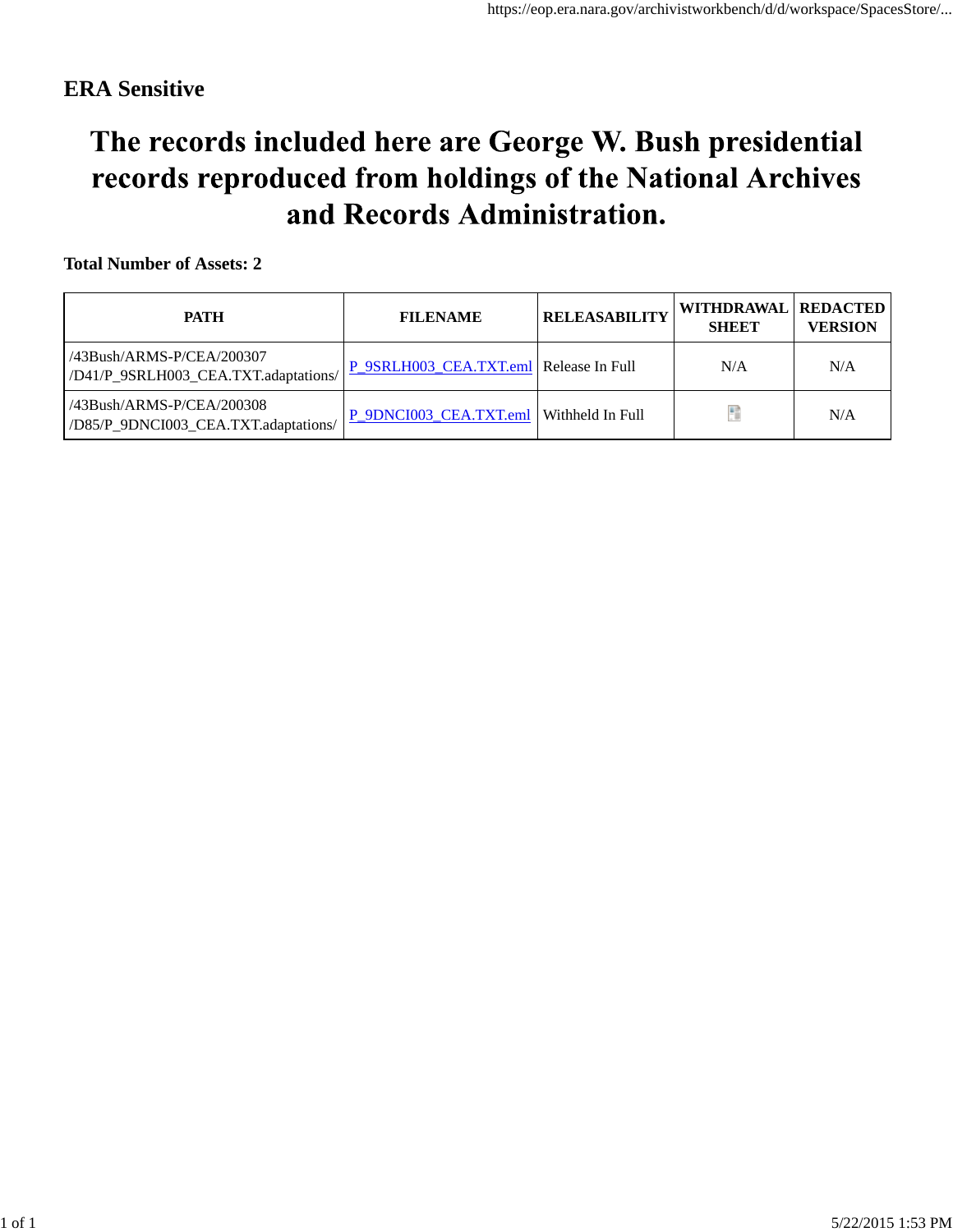# The records included here are George W. Bush presidential records reproduced from holdings of the National Archives and **Records Administration.**

| <b>PATH</b>                                                       | <b>FILENAME</b>        | <b>RELEASABILITY</b> | <b>WITHDRAWAL</b><br><b>SHEET</b> | <b>REDACTED</b><br><b>VERSION</b> |
|-------------------------------------------------------------------|------------------------|----------------------|-----------------------------------|-----------------------------------|
| /43Bush/ARMS-P/CEA/200307<br>/D18/P_9XRLH003_CEA.TXT.adaptations/ | P 9XRLH003 CEA.TXT.eml | Release In Full      | N/A                               | N/A                               |
| /43Bush/ARMS-P/CEA/200307<br>/D50/P_M33QH003_CEA.TXT.adaptations/ | P_M33QH003_CEA.TXT.eml | Withheld In Full     | Đ                                 | N/A                               |
| /43Bush/ARMS-P/CEA/200307<br>/D9/P_6832I003_CEA.TXT.adaptations/  | P 68321003 CEA.TXT.eml | Release In Full      | N/A                               | N/A                               |
| /43Bush/ARMS-P/CEA/200307<br>/D33/P_2WI3I003_CEA.TXT.adaptations/ | P 2WI3I003 CEA.TXT.eml | Withheld In Full     | 醋                                 | N/A                               |
| /43Bush/ARMS-P/OPD/200309<br>/D66/P_0BNVI003_OPD.TXT.adaptations/ | P 0BNVI003 OPD.TXT.eml | Release In Full      | N/A                               | N/A                               |
| /43Bush/ARMS-P/WHO/200309<br>/D89/P_0BNVI003_WHO.TXT.adaptations/ | P 0BNVI003 WHO.TXT.eml | Release In Full      | N/A                               | N/A                               |
| /43Bush/ARMS-P/CEA/200309<br>/D70/P_1BNVI003_CEA.TXT.adaptations/ | P 1BNVI003 CEA.TXT.eml | Release In Full      | N/A                               | N/A                               |
| /43Bush/ARMS-P/WHO/200309<br>/D44/P_5I2QI003_WHO.TXT.adaptations/ | P 5I2OI003 WHO.TXT.eml | Release In Full      | N/A                               | N/A                               |
| /43Bush/ARMS-P/CEA/200309<br>/D33/P_5I2QI003_CEA.TXT.adaptations/ | P 5I2QI003 CEA.TXT.eml | Release In Full      | N/A                               | N/A                               |
| /43Bush/ARMS-P/OPD/200309<br>/D25/P_5I2QI003_OPD.TXT.adaptations/ | P 5I2OI003 OPD.TXT.eml | Release In Full      | N/A                               | N/A                               |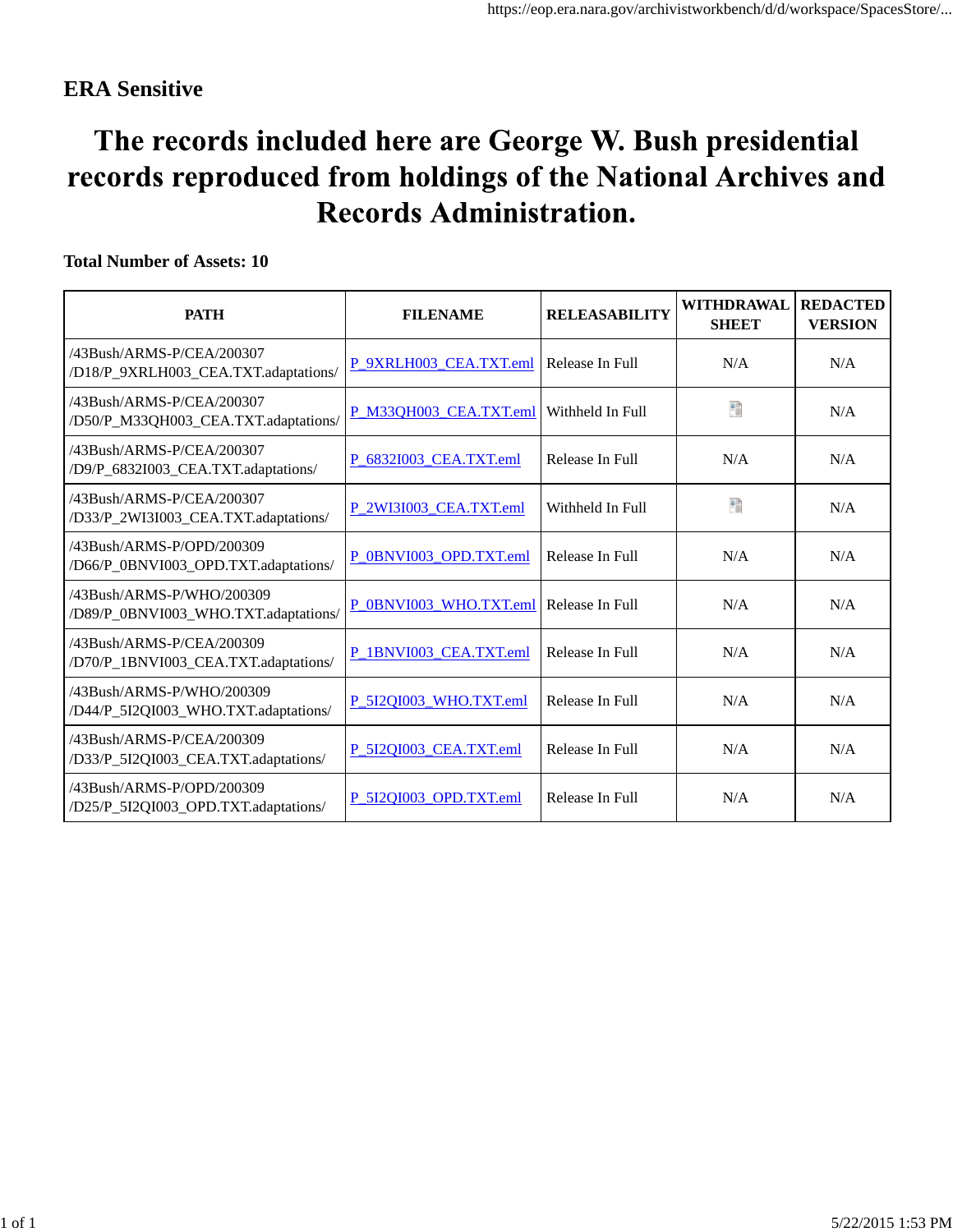## **The records included here are George W. Bush presidential records reproduced from holdings of the National Archives and Records Administration.**

| <b>PATH</b>                                                                                      | <b>FILENAME</b>                                      | <b>RELEASABILITY</b> | <b>WITHDRAWAL</b><br><b>SHEET</b> | <b>REDACTED</b><br><b>VERSION</b> |
|--------------------------------------------------------------------------------------------------|------------------------------------------------------|----------------------|-----------------------------------|-----------------------------------|
| /43Bush/EXCHANGE-P/EML/CEA/2003/9/12/b4ae7bd8-<br>f38e-4c97-9e26-f80b61e40216.pst.adaptations/   | 000000002B9F643DD1B67243A707D12A22ECD6F4E42E2700.eml | Release In Full      | N/A                               | N/A                               |
| /43Bush/EXCHANGE-P/EML/Issues/b4ae7bd8-<br>f38e-4c97-9e26-f80b61e40216/Master/                   | 000000002B9F643DD1B67243A707D12A22ECD6F4E42E2700.eml | Release In Full      | N/A                               | N/A                               |
| /43Bush/EXCHANGE-P/EML/WHO/2003/10/23/694dd921-<br>fda8-48a6-bff7-c848fd4d71dc.pst.adaptations/  | 000000002CA39B5C515AC54DB0C99D37D00606D0649D2B00.eml | Withheld In Full     | 50                                | N/A                               |
| /43Bush/EXCHANGE-P/EML/CEA/2003/10/23/694dd921-<br>fda8-48a6-bff7-c848fd4d71dc.pst.adaptations/  | 000000002CA39B5C515AC54DB0C99D37D00606D0649D2B00.eml | Withheld In Full     | 50                                | N/A                               |
| /43Bush/EXCHANGE-P/EML/Issues/694dd921-fda8-48a6-<br>bff7-c848fd4d71dc/Master/                   | 000000002CA39B5C515AC54DB0C99D37D00606D0649D2B00.eml | Withheld In Full     | 59                                | N/A                               |
| /43Bush/EXCHANGE-P/EML/CEA/2003/10/23/694dd921-<br>fda8-48a6-bff7-c848fd4d71dc.pst.adaptations/  | 000000002CA39B5C515AC54DB0C99D37D00606D0449D2B00.eml | Withheld In Full     | 醋                                 | N/A                               |
| /43Bush/EXCHANGE-P/EML/Issues/694dd921-fda8-48a6-<br>bff7-c848fd4d71dc/Master/                   | 000000002CA39B5C515AC54DB0C99D37D00606D0449D2B00.eml | Withheld In Full     | 醋                                 | N/A                               |
| /43Bush/EXCHANGE-P/EML/CEA/2003/10<br>/30/0b645d88-1aa6-483f-a6f3-41f22f5d9892.pst.adaptations/  | 000000002CA39B5C515AC54DB0C99D37D00606D004AD2D00.eml | Withheld In Full     | ֈ                                 | N/A                               |
| /43Bush/EXCHANGE-P/EML/CEA/2003/10<br>/31/0b645d88-1aa6-483f-a6f3-41f22f5d9892.pst.adaptations/  | 000000002CA39B5C515AC54DB0C99D37D00606D0E4502D00.eml | Withheld In Full     | 50                                | N/A                               |
| /43Bush/EXCHANGE-P/EML/CEA/2003/11/2/76b389e3-<br>e924-48d8-bf1b-a97bd8500c63.pst.adaptations/   | 000000008BB60D8A1E21304593450300CC3989C744142500.eml | Withheld In Full     | Рû                                | N/A                               |
| /43Bush/EXCHANGE-P/EML/Issues/76b389e3-e924-48d8-<br>bf1b-a97bd8500c63/Master/                   | 000000008BB60D8A1E21304593450300CC3989C744142500.eml | Withheld In Full     | 情                                 | N/A                               |
| /43Bush/EXCHANGE-P/EML/WHO/2003/11/2/76b389e3-<br>e924-48d8-bf1b-a97bd8500c63.pst.adaptations/   | 000000008BB60D8A1E21304593450300CC3989C744142500.eml | Withheld In Full     | 醋                                 | N/A                               |
| /43Bush/EXCHANGE-P/EML/Issues/d227c446-bcd7-4e2b-<br>966d-670c9715b9c4/Duplicate/                | 000000008BBA6ED43E558643823447E3A76A71E064472A00.eml | Withheld In Full     | 醋                                 | N/A                               |
| /43Bush/EXCHANGE-P/EML/CEA/2004/2/20/91930694-<br>bbc1-409a-8681-17992ac93104.pst.adaptations/   | 000000006E15924F464BFC44AD7AAE598D9C28E9642D2800.eml | Withheld In Full     | 醋                                 | N/A                               |
| /43Bush/EXCHANGE-P/EML/CEA/2004/2/24/91930694-<br>bbc1-409a-8681-17992ac93104.pst.adaptations/   | 000000006E15924F464BFC44AD7AAE598D9C28E9241B2700.eml | Release In Full      | N/A                               | N/A                               |
| /43Bush/EXCHANGE-P/EML/CEA/2004/2/24/91930694-<br>bbc1-409a-8681-17992ac93104.pst.adaptations/   | 000000006E15924F464BFC44AD7AAE598D9C28E944192700.eml | Release In Full      | N/A                               | N/A                               |
| /43Bush/EXCHANGE-P/EML/CEA/2004/6/16/36e02afb-<br>a4c8-4a46-84ad-e03ca745c512.pst.adaptations/   | 0000000094C542FD96B5264480401A8AB9C52267E47B2200.eml | Withheld In Full     | 醋                                 | N/A                               |
| /43Bush/EXCHANGE-P/EML/System/2004/7/6/b28dc34a-<br>27bd-4a0f-bd1e-93a0834c589c.pst.adaptations/ | 00000000618C92682C022C439B2F04C737FD6FC5C45E2100.eml | Withheld In Full     | 醋                                 | N/A                               |
| /43Bush/EXCHANGE-P/EML/CEA/2004/7/6/b28dc34a-<br>27bd-4a0f-bd1e-93a0834c589c.pst.adaptations/    | 00000000618C92682C022C439B2F04C737FD6FC5C45E2100.eml | Withheld In Full     | 50                                | N/A                               |
| /43Bush/EXCHANGE-P/EML/CEA/2004/9<br>/7/12a39c10-5db1-44b1-8ca7-0942a741c614.pst.adaptations/    | 000000008BEADBB0058E984AB28FC6FB2FB7940C64EC2500.eml | Release In Full      | N/A                               | N/A                               |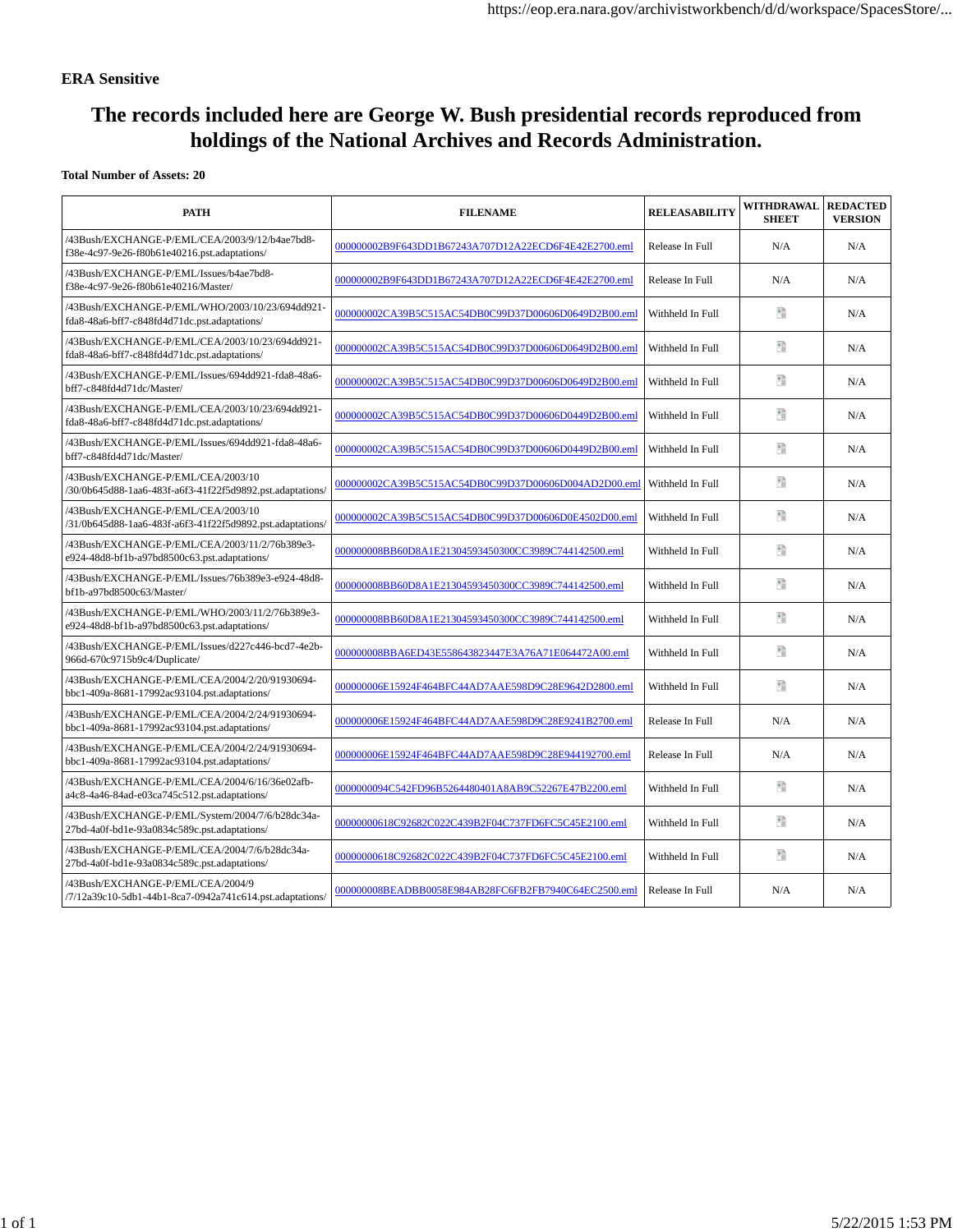## **The records included here are George W. Bush presidential records reproduced from holdings of the National Archives and Records Administration.**

| <b>PATH</b>                                                                                          | <b>FILENAME</b>                                      | <b>RELEASABILITY</b> | WITHDRAWAL<br><b>SHEET</b> | <b>REDACTED</b><br><b>VERSION</b> |
|------------------------------------------------------------------------------------------------------|------------------------------------------------------|----------------------|----------------------------|-----------------------------------|
| /43Bush/EXCHANGE-P/EML/Issues<br>/b4ae7bd8-f38e-4c97-9e26-<br>f80b61e40216/Master/                   | 000000002B9F643DD1B67243A707D12A22ECD6F404EC2800.eml | Withheld In Full     | 腊                          | N/A                               |
| /43Bush/EXCHANGE-P/EML/Issues<br>/34cdf597-72ca-<br>4a25-b705-0a5bf2cb1b56/Duplicate/                | 000000007E40D0EBB394AF4DB90CF3626E575F39A4572900.eml | Withheld In Full     | 暗                          | N/A                               |
| /43Bush/EXCHANGE-P/EML/Issues<br>/cf119313-789a-4a66-9e7f-<br>2a5446db5d60/Duplicate/                | 000000007E40D0EBB394AF4DB90CF3626E575F39A4572900.eml | Withheld In Full     | 醋                          | N/A                               |
| /43Bush/EXCHANGE-P/EML/WHO<br>/2003/9/9/b4ae7bd8-f38e-4c97-9e26-<br>f80b61e40216.pst.adaptations/    | 000000002B9F643DD1B67243A707D12A22ECD6F404EC2800.eml | Withheld In Full     | 腊                          | N/A                               |
| /43Bush/EXCHANGE-P/EML/Issues<br>/7b72d145-424b-<br>4a05-9293-5f792b0a5871/Duplicate/                | 000000007E40D0EBB394AF4DB90CF3626E575F39A4572900.eml | Withheld In Full     | P)                         | N/A                               |
| /43Bush/EXCHANGE-P/EML/CEA<br>/2003/9/9/b4ae7bd8-f38e-4c97-9e26-<br>f80b61e40216.pst.adaptations/    | 000000002B9F643DD1B67243A707D12A22ECD6F404EC2800.eml | Withheld In Full     | 醋                          | N/A                               |
| /43Bush/EXCHANGE-P/EML/Issues<br>/2dad75dc-99b1-4a10-985e-<br>071aef1ea262/Duplicate/                | 0000000091DE7D9320D28B48B81A9950B9CEC24724962F00.eml | Release In Full      | N/A                        | N/A                               |
| /43Bush/EXCHANGE-P/EML/Issues<br>/a11b6c9a-e4bf-4fdd-<br>b287-238b385cb436/Master/                   | 0000000091DE7D9320D28B48B81A9950B9CEC24724962F00.eml | Release In Full      | N/A                        | N/A                               |
| /43Bush/EXCHANGE-P/EML/WHO<br>/2003/9/9/a11b6c9a-e4bf-4fdd-<br>b287-238b385cb436.pst.adaptations/    | 0000000091DE7D9320D28B48B81A9950B9CEC24724962F00.eml | Release In Full      | N/A                        | N/A                               |
| /43Bush/EXCHANGE-P/EML/CEA<br>/2003/9/9/a11b6c9a-e4bf-4fdd-<br>b287-238b385cb436.pst.adaptations/    | 0000000091DE7D9320D28B48B81A9950B9CEC24724962F00.eml | Release In Full      | N/A                        | N/A                               |
| /43Bush/EXCHANGE-P/EML/Issues<br>/b4ae7bd8-f38e-4c97-9e26-<br>f80b61e40216/Duplicate/                | 000000002B9F643DD1B67243A707D12A22ECD6F464712800.eml | Release In Full      | N/A                        | N/A                               |
| /43Bush/EXCHANGE-P/EML/Issues<br>/9f2e09a2-e7a5-4cc1-b074-9e8e1b22f0ec<br>/Duplicate/                | 0000000091DE7D9320D28B48B81A9950B9CEC24724962F00.eml | Release In Full      | N/A                        | N/A                               |
| /43Bush/EXCHANGE-P/EML/CEA<br>/2003/9/9/4fe45147-dbc7-490d-<br>a9aa-a1d4a17b44c8.pst.adaptations/    | 000000003392154B350D2D488C9FC8B3CFC52B2FA4A22300.eml | Release In Full      | N/A                        | N/A                               |
| /43Bush/EXCHANGE-P/EML/System<br>/2003/9/9/4fe45147-dbc7-490d-<br>a9aa-a1d4a17b44c8.pst.adaptations/ | 000000003392154B350D2D488C9FC8B3CFC52B2FA4A22300.eml | Release In Full      | N/A                        | N/A                               |
| /43Bush/EXCHANGE-P/EML/Issues<br>/a11b6c9a-e4bf-4fdd-<br>b287-238b385cb436/Duplicate/                | 000000091DE7D9320D28B48B81A9950B9CEC24724CC2F00.eml  | Release In Full      | N/A                        | N/A                               |
| /43Bush/EXCHANGE-P/EML/Issues<br>/a596d18f-<br>ae89-4196-8ef2-14616c088248<br>/Duplicate/            | 00000000562530BCAF7E624D9F5DFD1FF32B6D0B04112000.eml | Release In Full      | N/A                        | N/A                               |
| /43Bush/EXCHANGE-P/EML/Issues<br>/b4ae7bd8-f38e-4c97-9e26-<br>f80b61e40216/Duplicate/                | 000000002B9F643DD1B67243A707D12A22ECD6F4E46D2800.eml | Release In Full      | N/A                        | N/A                               |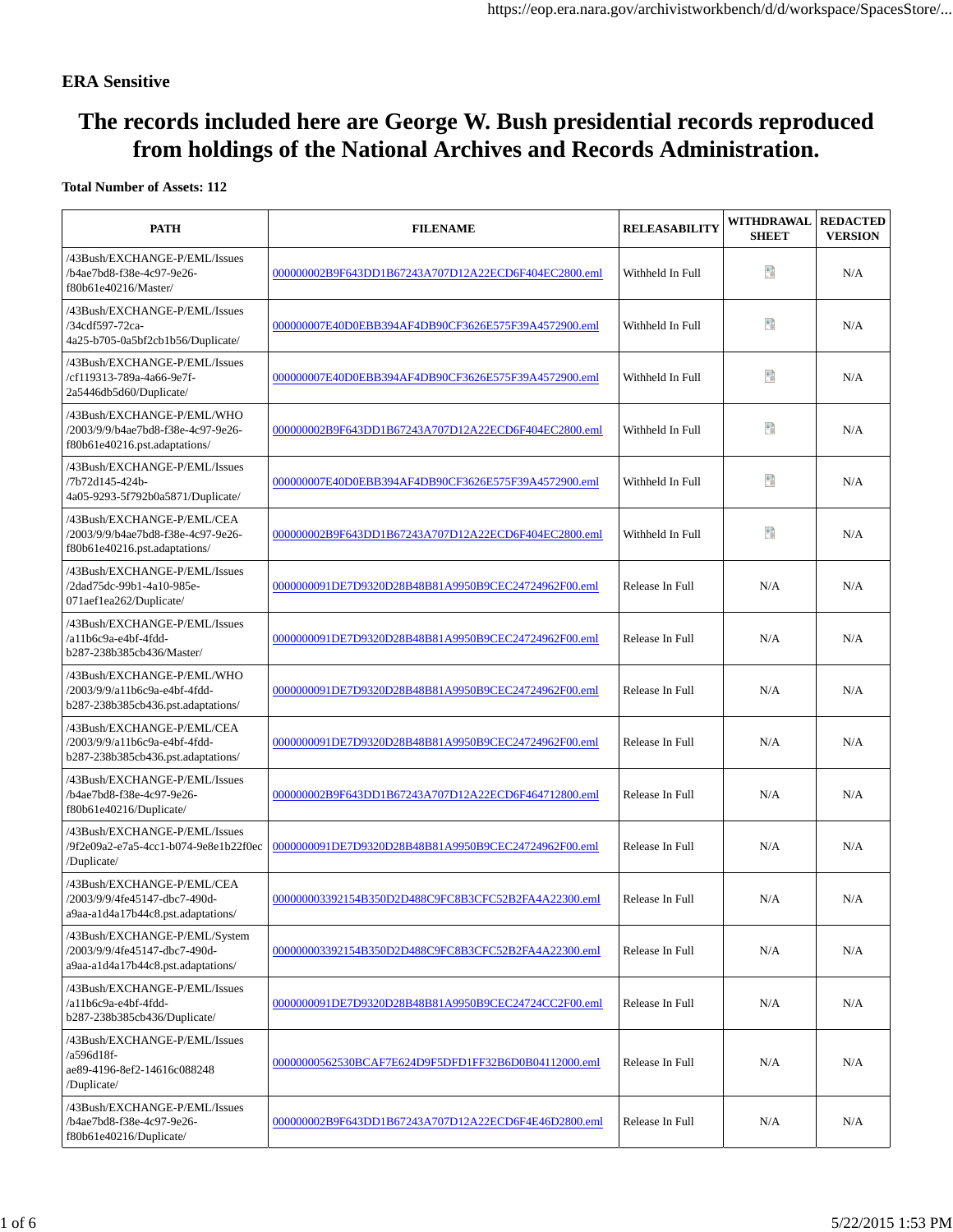| /43Bush/EXCHANGE-P/EML/Issues<br>/4fe45147-dbc7-490d-<br>a9aa-a1d4a17b44c8/Master/                 | 000000003392154B350D2D488C9FC8B3CFC52B2FA4A22300.eml | Release In Full | N/A | N/A |
|----------------------------------------------------------------------------------------------------|------------------------------------------------------|-----------------|-----|-----|
| /43Bush/EXCHANGE-P/EML/Issues<br>/5587f867-3360-4f06-b64e-2ebfda08a7c5<br>/Duplicate/              | 00000000562530BCAF7E624D9F5DFD1FF32B6D0B04112000.eml | Release In Full | N/A | N/A |
| /43Bush/EXCHANGE-P/EML/Issues<br>/844d4cf6-<br>dc5a-4da0-9091-79d42ac5d487<br>/Duplicate/          | 000000000E0D4E48CFBBB645B6D22D81931FF805C4522F00.eml | Release In Full | N/A | N/A |
| /43Bush/EXCHANGE-P/EML/Issues<br>/2b05fda6-b653-4672-<br>ba5b-a626813bd6cc/Duplicate/              | 0000000049C8C2A61152BC429BD73FD600215BC784982200.eml | Release In Full | N/A | N/A |
| /43Bush/EXCHANGE-P/EML/Issues<br>/9f2e09a2-e7a5-4cc1-b074-9e8e1b22f0ec<br>/Duplicate/              | 0000000091DE7D9320D28B48B81A9950B9CEC24724CC2F00.eml | Release In Full | N/A | N/A |
| /43Bush/EXCHANGE-P/EML/WHO<br>/2003/9/9/4fe45147-dbc7-490d-<br>a9aa-a1d4a17b44c8.pst.adaptations/  | 000000003392154B350D2D488C9FC8B3CFC52B2FA4A22300.eml | Release In Full | N/A | N/A |
| /43Bush/EXCHANGE-P/EML/Issues<br>/4059b99b-b7d9-4217-<br>bbab-7587fad1e1f5/Duplicate/              | 00000000C1E71E9F3531D248A46805EF4C0BDAB7C4522F00.eml | Release In Full | N/A | N/A |
| /43Bush/EXCHANGE-P/EML/Issues<br>/38aa7db7-2bae-<br>4680-a311-07572793ee75/Duplicate/              | 00000000C1E71E9F3531D248A46805EF4C0BDAB7C4522F00.eml | Release In Full | N/A | N/A |
| /43Bush/EXCHANGE-P/EML/Issues<br>/b5ef06e6-adaf-477d-<br>8192-8b8892268316/Duplicate/              | 000000000E0D4E48CFBBB645B6D22D81931FF805C4522F00.eml | Release In Full | N/A | N/A |
| /43Bush/EXCHANGE-P/EML/Issues<br>/1c407ab5-f4d0-4ab2-<br>a680-51c566bb4774/Duplicate/              | 000000000EE2241ECFC3CB4B859204AABDDCCC4BA4A22300.eml | Release In Full | N/A | N/A |
| /43Bush/EXCHANGE-P/EML/Issues<br>/f44b8392-f2e0-4db8-<br>b98d-610e3d3934c7/Duplicate/              | 000000000E0D4E48CFBBB645B6D22D81931FF805C4522F00.eml | Release In Full | N/A | N/A |
| /43Bush/EXCHANGE-P/EML/Issues<br>/17654eeb-885b-4679-<br>bbde-4b8aafa68703/Duplicate/              | 00000000C1E71E9F3531D248A46805EF4C0BDAB7C4522F00.eml | Release In Full | N/A | N/A |
| /43Bush/EXCHANGE-P/EML/Issues<br>/1ef2b311-d893-4ef2-8ad5-23f22d4f88e7<br>/Duplicate/              | 00000000F9F86503AE103044A684B6A34E1F507F04112000.eml | Release In Full | N/A | N/A |
| /43Bush/EXCHANGE-P/EML/Issues<br>/ebacbf1d-ec54-4ae1-819f-3f93e3ee499a<br>/Duplicate/              | 00000000F9F86503AE103044A684B6A34E1F507F04112000.eml | Release In Full | N/A | N/A |
| /43Bush/EXCHANGE-P/EML/Issues<br>/fd42b69a-4f54-408b-<br>a9a2-8124f0db4d0d/Duplicate/              | 000000008FFEEDA83FDDF846A93402A116F7FC15A4A22300.eml | Release In Full | N/A | N/A |
| /43Bush/EXCHANGE-P/EML/Issues<br>/58c34e9c-d79c-4923-<br>b3d6-ac098fac0a71/                        | 0000000049C8C2A61152BC429BD73FD600215BC784982200.eml | Release In Full | N/A | N/A |
| /43Bush/EXCHANGE-P/EML/Issues<br>/2dad75dc-99b1-4a10-985e-<br>071aef1ea262/Duplicate/              | 000000091DE7D9320D28B48B81A9950B9CEC24724CC2F00.eml  | Release In Full | N/A | N/A |
| /43Bush/EXCHANGE-P/EML/Issues<br>/1df92881-75cd-48bd-b3db-<br>aa3876cce85f/Duplicate/              | 000000003392154B350D2D488C9FC8B3CFC52B2FA4A22300.eml | Release In Full | N/A | N/A |
| /43Bush/EXCHANGE-P/EML/CEA<br>/2003/9/10/2b02316f-d19b-479c-<br>9c77-1e78ac8e78cd.pst.adaptations/ | 0000000059530D86C91E724B8FD59F1C9FA28899C4D52B00.eml | Release In Full | N/A | N/A |
| /43Bush/EXCHANGE-P/EML/Issues<br>/b4ae7bd8-f38e-4c97-9e26-<br>f80b61e40216/Duplicate/              | 000000002B9F643DD1B67243A707D12A22ECD6F484FE2700.eml | Release In Full | N/A | N/A |
| /43Bush/EXCHANGE-P/EML/Issues<br>/2b02316f-d19b-479c-<br>9c77-1e78ac8e78cd/Master/                 | 0000000059530D86C91E724B8FD59F1C9FA28899C4D52B00.eml | Release In Full | N/A | N/A |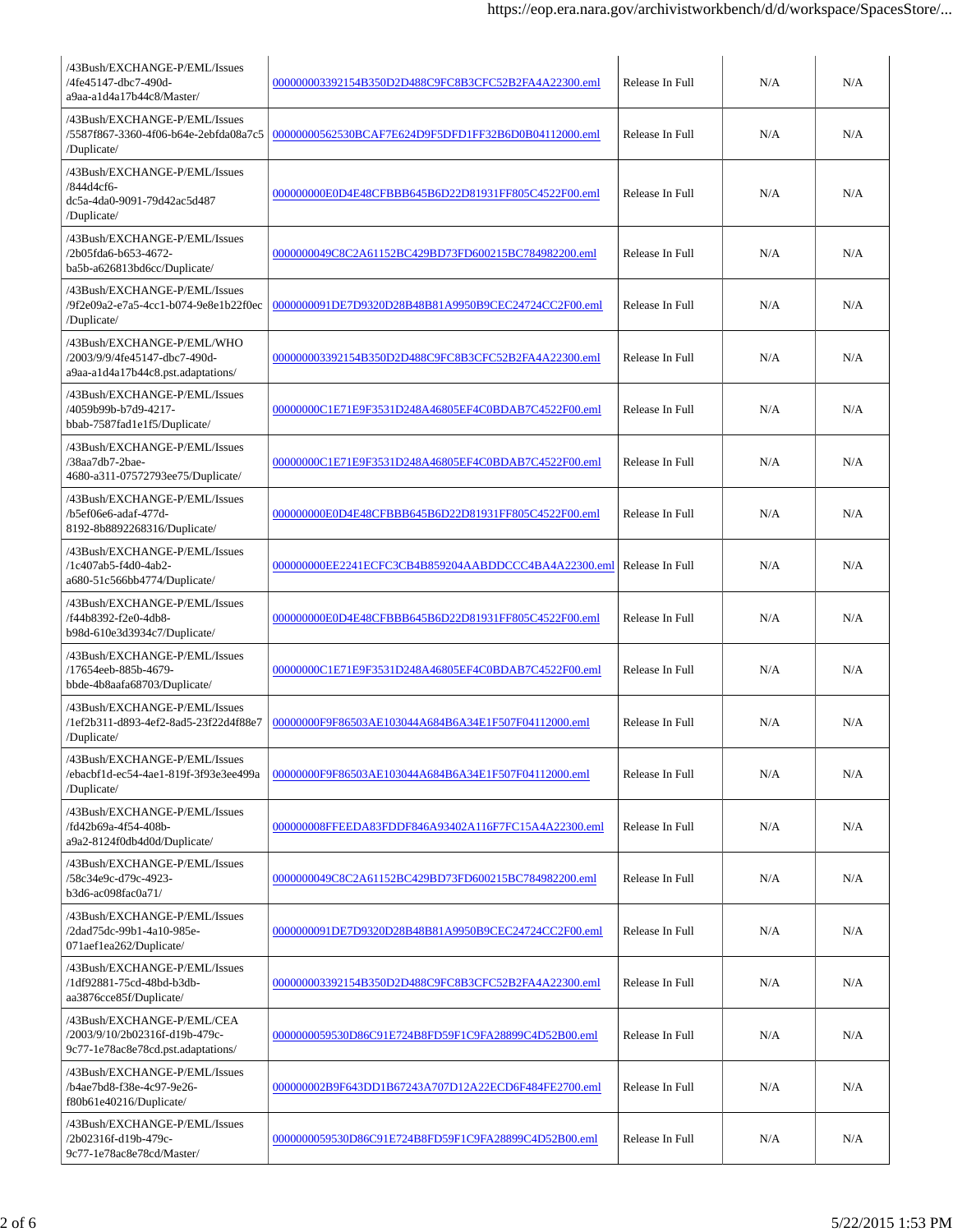| /43Bush/EXCHANGE-P/EML/Issues<br>/30d58fc9-b44e-4208-<br>ab2c-1691d634d5f8/Duplicate/                 | 0000000036979D38E810F64793F0549F506F9941C4D52B00.eml | Release In Full  | N/A | N/A |
|-------------------------------------------------------------------------------------------------------|------------------------------------------------------|------------------|-----|-----|
| /43Bush/EXCHANGE-P/EML/System<br>/2003/9/10/2b02316f-d19b-479c-<br>9c77-1e78ac8e78cd.pst.adaptations/ | 0000000059530D86C91E724B8FD59F1C9FA28899C4D52B00.eml | Release In Full  | N/A | N/A |
| /43Bush/EXCHANGE-P/EML/WHO<br>/2003/9/10/2b02316f-d19b-479c-<br>9c77-1e78ac8e78cd.pst.adaptations/    | 0000000059530D86C91E724B8FD59F1C9FA28899C4D52B00.eml | Release In Full  | N/A | N/A |
| /43Bush/EXCHANGE-P/EML/CEA<br>/2003/9/12/b4ae7bd8-f38e-4c97-9e26-<br>f80b61e40216.pst.adaptations/    | 000000002B9F643DD1B67243A707D12A22ECD6F4242B2700.eml | Release In Full  | N/A | N/A |
| /43Bush/EXCHANGE-P/EML/Issues<br>/b4ae7bd8-f38e-4c97-9e26-<br>f80b61e40216/Master/                    | 000000002B9F643DD1B67243A707D12A22ECD6F4242B2700.eml | Release In Full  | N/A | N/A |
| /43Bush/EXCHANGE-P/EML/Issues<br>/694dd921-fda8-48a6-bff7-c848fd4d71dc<br>/Master/                    | 000000002CA39B5C515AC54DB0C99D37D00606D0C4A02B00.eml | Withheld In Full | Đ   | N/A |
| /43Bush/EXCHANGE-P/EML/CEA<br>/2003/10/23/694dd921-fda8-48a6-<br>bff7-c848fd4d71dc.pst.adaptations/   | 000000002CA39B5C515AC54DB0C99D37D00606D0C4A02B00.eml | Withheld In Full | Đ   | N/A |
| /43Bush/EXCHANGE-P/EML/CEA<br>/2003/10/30/0b645d88-1aa6-483f-<br>a6f3-41f22f5d9892.pst.adaptations/   | 000000002CA39B5C515AC54DB0C99D37D00606D0E41C2C00.eml | Withheld In Full | 醋   | N/A |
| /43Bush/EXCHANGE-P/EML/CEA<br>/2003/10/31/eba7ad64-9d1f-439a-b04e-<br>f072d5a837f1.pst.adaptations/   | 000000006873573D7B4FAF4997E2AD55EEB142DFE42B2500.eml | Withheld In Full | Đ   | N/A |
| /43Bush/EXCHANGE-P/EML/WHO<br>/2003/10/31/eba7ad64-9d1f-439a-b04e-<br>f072d5a837f1.pst.adaptations/   | 000000006873573D7B4FAF4997E2AD55EEB142DFE42B2500.eml | Withheld In Full | 暗   | N/A |
| /43Bush/EXCHANGE-P/EML/System<br>/2003/11/1/0b645d88-1aa6-483f-<br>a6f3-41f22f5d9892.pst.adaptations/ | 000000002CA39B5C515AC54DB0C99D37D00606D004CB2D00.eml | Withheld In Full | 醋   | N/A |
| /43Bush/EXCHANGE-P/EML/CEA<br>/2003/11/1/0b645d88-1aa6-483f-<br>a6f3-41f22f5d9892.pst.adaptations/    | 000000002CA39B5C515AC54DB0C99D37D00606D004CB2D00.eml | Withheld In Full | Đ   | N/A |
| /43Bush/EXCHANGE-P/EML/WHO<br>/2003/11/10/fb1e2dd6-5f2f-454d-84cb-<br>31e8b575b157.pst.adaptations/   | 0000000048275031660CBB49B7B31227296A6ECBE4DB2500.eml | Release In Full  | N/A | N/A |
| /43Bush/EXCHANGE-P/EML/CEA<br>/2003/11/10/fb1e2dd6-5f2f-454d-84cb-<br>31e8b575b157.pst.adaptations/   | 0000000048275031660CBB49B7B31227296A6ECBE4DB2500.eml | Release In Full  | N/A | N/A |
| /43Bush/EXCHANGE-P/EML/Issues<br>/fb1e2dd6-5f2f-454d-84cb-<br>31e8b575b157/Master/                    | 0000000048275031660CBB49B7B31227296A6ECBE4DB2500.eml | Release In Full  | N/A | N/A |
| /43Bush/EXCHANGE-P/EML/WHO<br>/2003/11/10/fb1e2dd6-5f2f-454d-84cb-<br>31e8b575b157.pst.adaptations/   | 0000000048275031660CBB49B7B31227296A6ECB84DB2500.eml | Release In Full  | N/A | N/A |
| /43Bush/EXCHANGE-P/EML/Issues<br>/fb1e2dd6-5f2f-454d-84cb-<br>31e8b575b157/Master/                    | 0000000048275031660CBB49B7B31227296A6ECB84DB2500.eml | Release In Full  | N/A | N/A |
| /43Bush/EXCHANGE-P/EML/CEA<br>/2003/11/10/fb1e2dd6-5f2f-454d-84cb-<br>31e8b575b157.pst.adaptations/   | 0000000048275031660CBB49B7B31227296A6ECB84DB2500.eml | Release In Full  | N/A | N/A |
| /43Bush/EXCHANGE-P/EML/System<br>/2004/2/16/91930694-bbc1-409a-<br>8681-17992ac93104.pst.adaptations/ | 000000006E15924F464BFC44AD7AAE598D9C28E9E40B2100.eml | Withheld In Full | 暗   | N/A |
| /43Bush/EXCHANGE-P/EML/WHO<br>/2004/2/16/91930694-bbc1-409a-<br>8681-17992ac93104.pst.adaptations/    | 000000006E15924F464BFC44AD7AAE598D9C28E9E40B2100.eml | Withheld In Full | 暗   | N/A |
| /43Bush/EXCHANGE-P/EML/CEA<br>/2004/2/16/91930694-bbc1-409a-<br>8681-17992ac93104.pst.adaptations/    | 000000006E15924F464BFC44AD7AAE598D9C28E9E40B2100.eml | Withheld In Full | Đ   | N/A |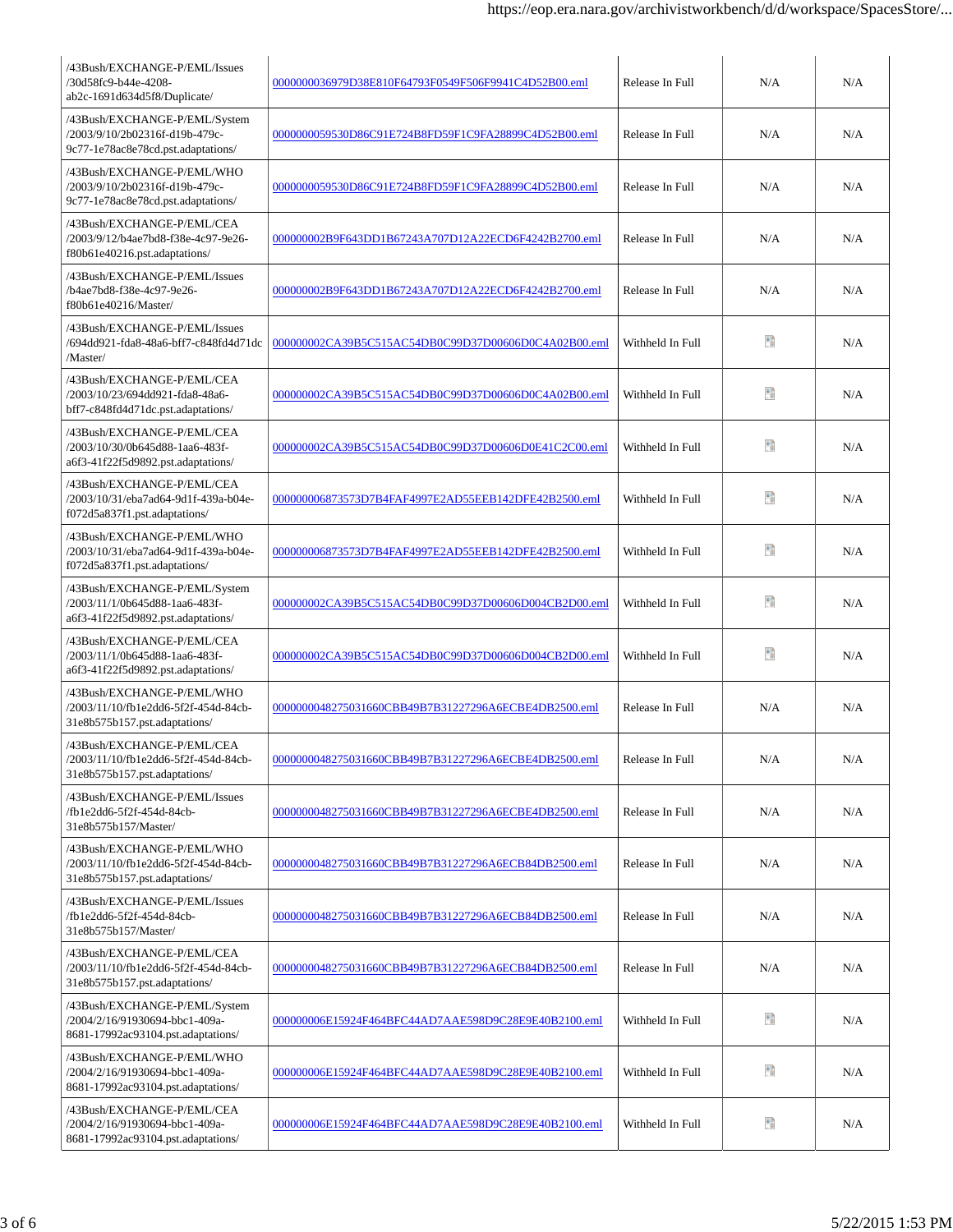| /43Bush/EXCHANGE-P/EML/WHO<br>/2004/2/20/81205eab-e05f-47da-<br>99dc-b6ef2d6ca178.pst.adaptations/    | 000000004F9B2CDBCBAD3D44A0712EAB76EBAF0984C22800.eml | Release In Full  | N/A | N/A |
|-------------------------------------------------------------------------------------------------------|------------------------------------------------------|------------------|-----|-----|
| /43Bush/EXCHANGE-P/EML/System<br>/2004/2/20/81205eab-e05f-47da-<br>99dc-b6ef2d6ca178.pst.adaptations/ | 000000004F9B2CDBCBAD3D44A0712EAB76EBAF0984C22800.eml | Release In Full  | N/A | N/A |
| /43Bush/EXCHANGE-P/EML/CEA<br>/2004/2/20/81205eab-e05f-47da-<br>99dc-b6ef2d6ca178.pst.adaptations/    | 000000004F9B2CDBCBAD3D44A0712EAB76EBAF0984C22800.eml | Release In Full  | N/A | N/A |
| /43Bush/EXCHANGE-P/EML/CEA<br>/2004/2/20/91930694-bbc1-409a-<br>8681-17992ac93104.pst.adaptations/    | 000000006E15924F464BFC44AD7AAE598D9C28E964DD2800.eml | Withheld In Full | эà  | N/A |
| /43Bush/EXCHANGE-P/EML/CEA<br>/2004/2/20/91930694-bbc1-409a-<br>8681-17992ac93104.pst.adaptations/    | 000000006E15924F464BFC44AD7AAE598D9C28E9C4B72800.eml | Withheld In Full | эà  | N/A |
| /43Bush/EXCHANGE-P/EML/CEA<br>/2004/2/23/74abe9a5-05fc-493e-bfab-<br>ba29e4cc567e.pst.adaptations/    | 000000003C496D80CB3B6643BC4268C1BC0980E3A4AC2000.eml | Release In Full  | N/A | N/A |
| /43Bush/EXCHANGE-P/EML/Issues<br>/74abe9a5-05fc-493e-bfab-ba29e4cc567e<br>/Master/                    | 000000003C496D80CB3B6643BC4268C1BC0980E3A4AC2000.eml | Release In Full  | N/A | N/A |
| /43Bush/EXCHANGE-P/EML/WHO<br>/2004/2/23/74abe9a5-05fc-493e-bfab-<br>ba29e4cc567e.pst.adaptations/    | 000000003C496D80CB3B6643BC4268C1BC0980E3A4AC2000.eml | Release In Full  | N/A | N/A |
| /43Bush/EXCHANGE-P/EML/System<br>/2004/2/24/81205eab-e05f-47da-<br>99dc-b6ef2d6ca178.pst.adaptations/ | 000000004F9B2CDBCBAD3D44A0712EAB76EBAF0944882500.eml | Withheld In Full | Ŧ   | N/A |
| /43Bush/EXCHANGE-P/EML/CEA<br>/2004/2/24/81205eab-e05f-47da-<br>99dc-b6ef2d6ca178.pst.adaptations/    | 000000004F9B2CDBCBAD3D44A0712EAB76EBAF0944882500.eml | Withheld In Full | эà  | N/A |
| /43Bush/EXCHANGE-P/EML/WHO<br>/2004/2/24/81205eab-e05f-47da-<br>99dc-b6ef2d6ca178.pst.adaptations/    | 000000004F9B2CDBCBAD3D44A0712EAB76EBAF0944882500.eml | Withheld In Full | эà  | N/A |
| /43Bush/EXCHANGE-P/EML/NULL<br>/2004/5/11/dfc9eefc-f5ff-49de-<br>b00b-1466f54f15f2.pst.adaptations/   | 000000003E8DBA3BBD7C934D8A0C742B50F636DDC46A2200.eml | Release In Full  | N/A | N/A |
| /43Bush/EXCHANGE-P/EML/CEA<br>/2004/5/11/dfc9eefc-f5ff-49de-<br>b00b-1466f54f15f2.pst.adaptations/    | 000000003E8DBA3BBD7C934D8A0C742B50F636DDC46A2200.eml | Release In Full  | N/A | N/A |
| /43Bush/EXCHANGE-P/EML/CEA<br>/2004/6/29/4ae62376-27e6-4e60-<br>bf43-d860ebf203d7.pst.adaptations/    | 00000000D9B2A73878D74A438825409A7C93228004782300.eml | Withheld In Full | 뫱   | N/A |
| /43Bush/EXCHANGE-P/EML/CEA<br>/2004/7/6/6465c423-d6d9-4e05-<br>b6d3-c703be3b3ed1.pst.adaptations/     | 000000009EFEF17252F9B54CA176CBC4E2297847A4682300.eml | Withheld In Full | 醋   | N/A |
| /43Bush/EXCHANGE-P/EML/System<br>/2004/7/6/6465c423-d6d9-4e05-<br>b6d3-c703be3b3ed1.pst.adaptations/  | 000000009EFEF17252F9B54CA176CBC4E2297847A4682300.eml | Withheld In Full | a.  | N/A |
| /43Bush/EXCHANGE-P/EML/NULL<br>/2004/7/6/6465c423-d6d9-4e05-<br>b6d3-c703be3b3ed1.pst.adaptations/    | 000000009EFEF17252F9B54CA176CBC4E2297847A4682300.eml | Withheld In Full | a.  | N/A |
| /43Bush/EXCHANGE-P/EML/NULL<br>/2004/7/7/b28dc34a-27bd-4a0f-<br>bd1e-93a0834c589c.pst.adaptations/    | 00000000618C92682C022C439B2F04C737FD6FC5C41B2200.eml | Withheld In Full | 醋   | N/A |
| /43Bush/EXCHANGE-P/EML/CEA<br>/2004/7/7/b28dc34a-27bd-4a0f-<br>bd1e-93a0834c589c.pst.adaptations/     | 00000000618C92682C022C439B2F04C737FD6FC5C41B2200.eml | Withheld In Full | 뫱   | N/A |
| /43Bush/EXCHANGE-P/EML/System<br>/2004/7/7/b28dc34a-27bd-4a0f-<br>bd1e-93a0834c589c.pst.adaptations/  | 00000000618C92682C022C439B2F04C737FD6FC5C41B2200.eml | Withheld In Full | 醋   | N/A |
| /43Bush/EXCHANGE-P/EML/WHO<br>/2004/12/16/6c0a8f7d-be63-40d8-9dc4-<br>baa8604be60a.pst.adaptations/   | 0000000006744B6E15AAD544AEB687A4EE5B49EB24C42000.eml | Withheld In Full | Đ   | N/A |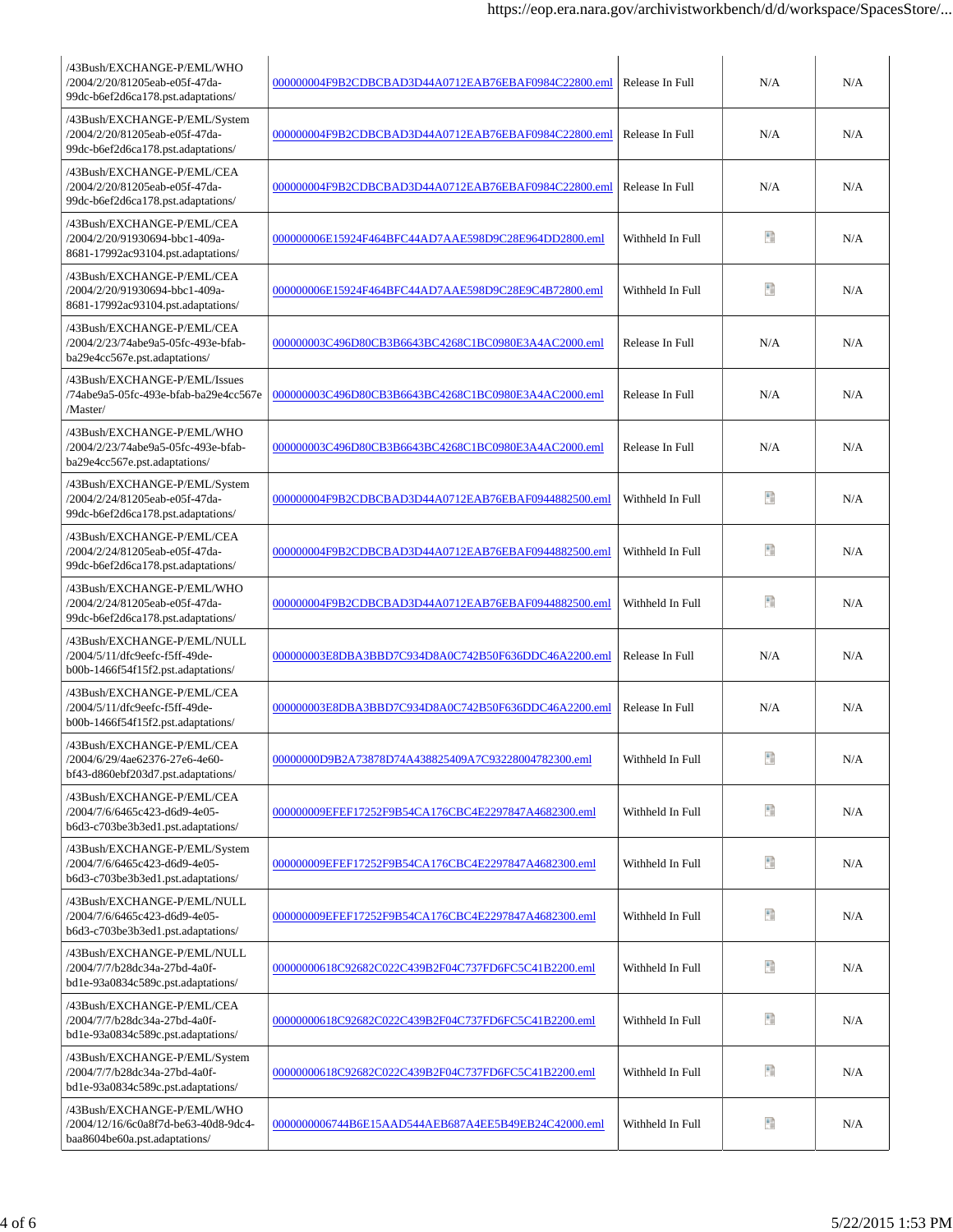| /43Bush/EXCHANGE-P/EML/System<br>/2004/12/16/6c0a8f7d-be63-40d8-9dc4-<br>baa8604be60a.pst.adaptations/ | 0000000006744B6E15AAD544AEB687A4EE5B49EB24C42000.eml | Withheld In Full | 情   | N/A |
|--------------------------------------------------------------------------------------------------------|------------------------------------------------------|------------------|-----|-----|
| /43Bush/EXCHANGE-P/EML/WHO<br>/2004/12/16/77af2bc7-60cd-4b59-a5b3-<br>e7218e2180fa.pst.adaptations/    | 00000000B5957261F4F08845856854072A99485AA4BC2400.eml | Withheld In Full | 醋   | N/A |
| /43Bush/EXCHANGE-P/EML/CEA<br>/2004/12/16/6c0a8f7d-be63-40d8-9dc4-<br>baa8604be60a.pst.adaptations/    | 0000000006744B6E15AAD544AEB687A4EE5B49EB24C42000.eml | Withheld In Full | Đ   | N/A |
| /43Bush/EXCHANGE-P/EML/CEA<br>/2004/12/16/77af2bc7-60cd-4b59-a5b3-<br>e7218e2180fa.pst.adaptations/    | 00000000B5957261F4F08845856854072A99485AA4BC2400.eml | Withheld In Full | 暗   | N/A |
| /43Bush/EXCHANGE-P/EML/System<br>/2004/12/16/77af2bc7-60cd-4b59-a5b3-<br>e7218e2180fa.pst.adaptations/ | 00000000B5957261F4F08845856854072A99485AA4BC2400.eml | Withheld In Full | 醋   | N/A |
| /43Bush/EXCHANGE-P/EML/CEA<br>/2005/2/8/45350616-7ddf-<br>42cb-9a35-3917d48965fa.pst.adaptations/      | 00000000697C272EB5FEF54ABD96041A6269FB73A4052200.eml | Release In Full  | N/A | N/A |
| /43Bush/EXCHANGE-P/EML/CEA<br>/2005/2/24/d2ff8393-4200-4f70-9d58-<br>fc94254994e5.pst.adaptations/     | 00000000F52BF33CF03F5F41A75ED0B36AD1B40FA4802700.eml | Withheld In Full | 暗   | N/A |
| /43Bush/EXCHANGE-P/EML/Issues<br>/bfff2916-d56b-4533-95be-b006a6c69f74<br>/Duplicate/                  | 00000000F73688D31BEA0A49A424AFC1CFFD39F584BF2700.eml | Withheld In Full | 醋   | N/A |
| /43Bush/EXCHANGE-P/EML/WHO<br>/2005/2/24/d2ff8393-4200-4f70-9d58-<br>fc94254994e5.pst.adaptations/     | 00000000F52BF33CF03F5F41A75ED0B36AD1B40FA4802700.eml | Withheld In Full | Đ   | N/A |
| /43Bush/EXCHANGE-P/EML/Issues<br>/c1806c37-1656-49aa-<br>982b-3a8ee7c8346a/Duplicate/                  | 00000000A03F41B2F9D32E4B970C11B0CBCF2E7984A32600.eml | Withheld In Full | 暗   | N/A |
| /43Bush/EXCHANGE-P/EML/CEA<br>/2005/2/24/bdb52ddf-c0b2-4556-<br>be37-7bcde3f9ba3e.pst.adaptations/     | 00000000C384FD1EB00A4C40A969703E3B050457C4A82000.eml | Withheld In Full | 醋   | N/A |
| /43Bush/EXCHANGE-P/EML/OPD<br>/2005/2/24/bdb52ddf-c0b2-4556-<br>be37-7bcde3f9ba3e.pst.adaptations/     | 00000000C384FD1EB00A4C40A969703E3B050457C4A82000.eml | Withheld In Full | Đ   | N/A |
| /43Bush/EXCHANGE-P/EML/OPD<br>/2005/2/24/d2ff8393-4200-4f70-9d58-<br>fc94254994e5.pst.adaptations/     | 00000000F52BF33CF03F5F41A75ED0B36AD1B40FA4802700.eml | Withheld In Full | 暗   | N/A |
| /43Bush/EXCHANGE-P/EML/System<br>/2005/2/24/bdb52ddf-c0b2-4556-<br>be37-7bcde3f9ba3e.pst.adaptations/  | 00000000C384FD1EB00A4C40A969703E3B050457C4A82000.eml | Withheld In Full | 醋   | N/A |
| /43Bush/EXCHANGE-P/EML/WHO<br>/2005/2/24/bdb52ddf-c0b2-4556-<br>be37-7bcde3f9ba3e.pst.adaptations/     | 00000000C384FD1EB00A4C40A969703E3B050457C4A82000.eml | Withheld In Full | Đ   | N/A |
| /43Bush/EXCHANGE-P/EML/Issues<br>/bdb52ddf-c0b2-4556-<br>be37-7bcde3f9ba3e/Master/                     | 00000000C384FD1EB00A4C40A969703E3B050457C4A82000.eml | Withheld In Full | 暗   | N/A |
| /43Bush/EXCHANGE-P/EML/Issues<br>/0981a470-5a07-4a7e-<br>a114-0a4a8da715ae/Duplicate/                  | 00000000C384FD1EB00A4C40A969703E3B050457C4A82000.eml | Withheld In Full | 暗   | N/A |
| /43Bush/EXCHANGE-P/EML/System<br>/2005/2/24/d2ff8393-4200-4f70-9d58-<br>fc94254994e5.pst.adaptations/  | 00000000F52BF33CF03F5F41A75ED0B36AD1B40FA4802700.eml | Withheld In Full | Đ   | N/A |
| /43Bush/EXCHANGE-P/EML/CEA<br>/2005/3/3/8afa5249-9412-44ed-<br>a96b-f518b0d2cd25.pst.adaptations/      | 00000000727B8EFAE0538F4E8CDBA445524DDF4264B52200.eml | Withheld In Full | 暗   | N/A |
| /43Bush/EXCHANGE-P/EML/Issues<br>/0981a470-5a07-4a7e-<br>a114-0a4a8da715ae/Duplicate/                  | 00000000C384FD1EB00A4C40A969703E3B050457E4CA2200.eml | Withheld In Full | 暗   | N/A |
| /43Bush/EXCHANGE-P/EML/OPD<br>/2005/3/3/b28f1cf4-915d-4028-a411-<br>a6cc5e2ba881.pst.adaptations/      | 00000000CCD4CA034DD99541A22141456CC124D564122000.eml | Withheld In Full | Đ   | N/A |